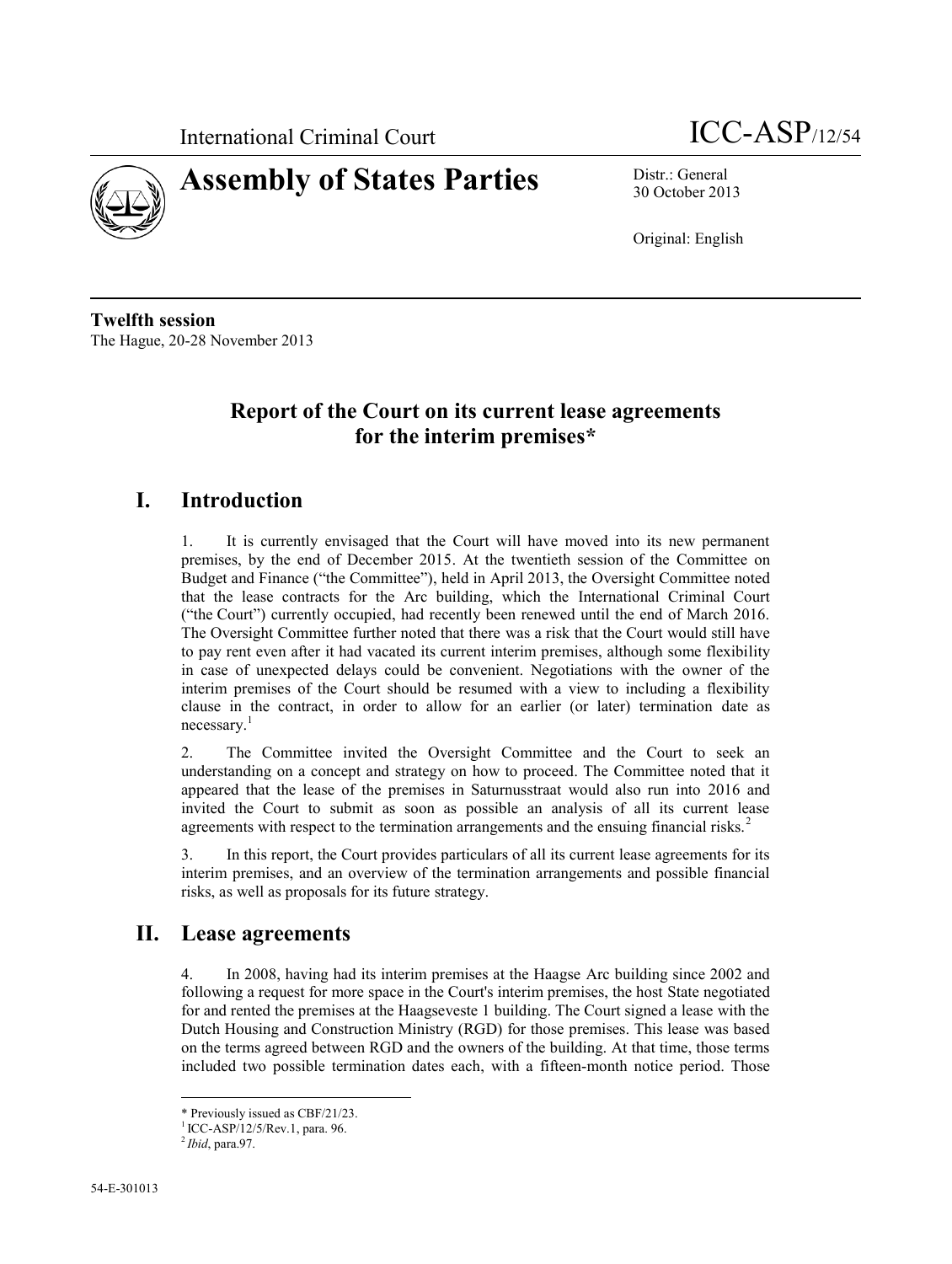dates were 30 June 2014 and 30 June 2016. At that time these were the "best-guess" scenarios, based on estimates of progress on the permanent premises project. They were further influenced by the requirements of Eurojust, the organization that shares the interim premises with the Court. In the event that the Court requires these premises beyond June 2016, the lease may be extended for further periods of six months.

5. The next date for giving RGD the required 15 months' notice of termination is 31March 2015, with a termination date of 30 June 2016.

6. The original lease for the Arc building and other associated properties was terminated on 30 June 2012, the original date up to which the host State agreed to continue paying for the Court's interim premises. In anticipation of this, the Bureau of the Assembly ("the Bureau") appointed three facilitators to assist the Court in negotiating a new lease. This process culminated in a reduction in rent in the region of  $\epsilon$ 400,000 per year from that previously paid by the host State. It was suggested at that time; again on a "best-guess" basis, that the optimal termination date for the lease would be 31 March 2016. The notice of termination period is 13 months. There are options to extend this lease for periods of six months at a time.

7. Before completing the lease negotiations, the Court and the facilitators presented a final report to the Bureau in December 2011. The Assembly noted the report as transmitted by the Bureau, adopted the recommendations made therein and authorized the Court to conclude a rental agreement for its interim premises on the basis of the terms outlined in the report.<sup>3</sup>

8. The lease for the Arc building was duly signed. The lease for the premises at Saturnusstraat 20, which incorporates the shared Court and Eurojust warehouse and car park was negotiated on the same conditions as the Arc, that is, the lease will terminate on 31 March 2016. This reflects the decision of the Assembly. At the time of writing, this lease has not been signed, since discussions between RGD and the Court on the legal terms of the contract have only just been concluded. The lease is now ready for signature. The Committee will be updated on this at or before its twenty-first session. The rent and termination dates for this lease have been agreed and RGD has signed the relevant agreements with the property owners.

9. Since the Assembly's decision, the host State has agreed to pay the rent and maintenance for the interim premises of the Court until the end of 2012, and fifty per cent of the costs from 1 January 2013 to 31 December 2015, up to a maximum of  $\epsilon$ 3 million per year.

#### **III. Strategy**

 $\overline{a}$ 

10. Due to the current depressed state of the real estate market, it may not be in the interest of building owners to consider shortening the terms of the existing leases. As the Court's leases are contracted with RGD, it may therefore be more effective if States Parties were to liaise directly with the host State on the matter.

11. The Court discussed the matter with the Vice-Chair of the Oversight Committee on permanent premises and agreed on the following common approach:

12. RGD has indicated to the Court that it will not be possible to reduce the remaining terms of the leases. However, the host State will be responsible for refurbishment of the building following the Court's departure. Since this will involve it in occupying the building and paying rent over a considerable period of time while the necessary works are carried out, the Court will engage with RGD and the host State to examine the possibility of having the latter take over the final months of the lease and incorporate them into the building refurbishment process. This could potentially reduce costs to the Court and allow the building to be ready for its next tenants at an earlier date than planned. This would require the cooperation of the host State, RGD and the building owners.

<sup>3</sup> *Official Records of the Assembly of States Parties to the Rome Statute of the International Criminal Court, Tenth session, New York, 12-21 December 2011* (ICC-ASP/10/20), vol. I, part III, resolution ICC-ASP/10/Res. 4, section K.